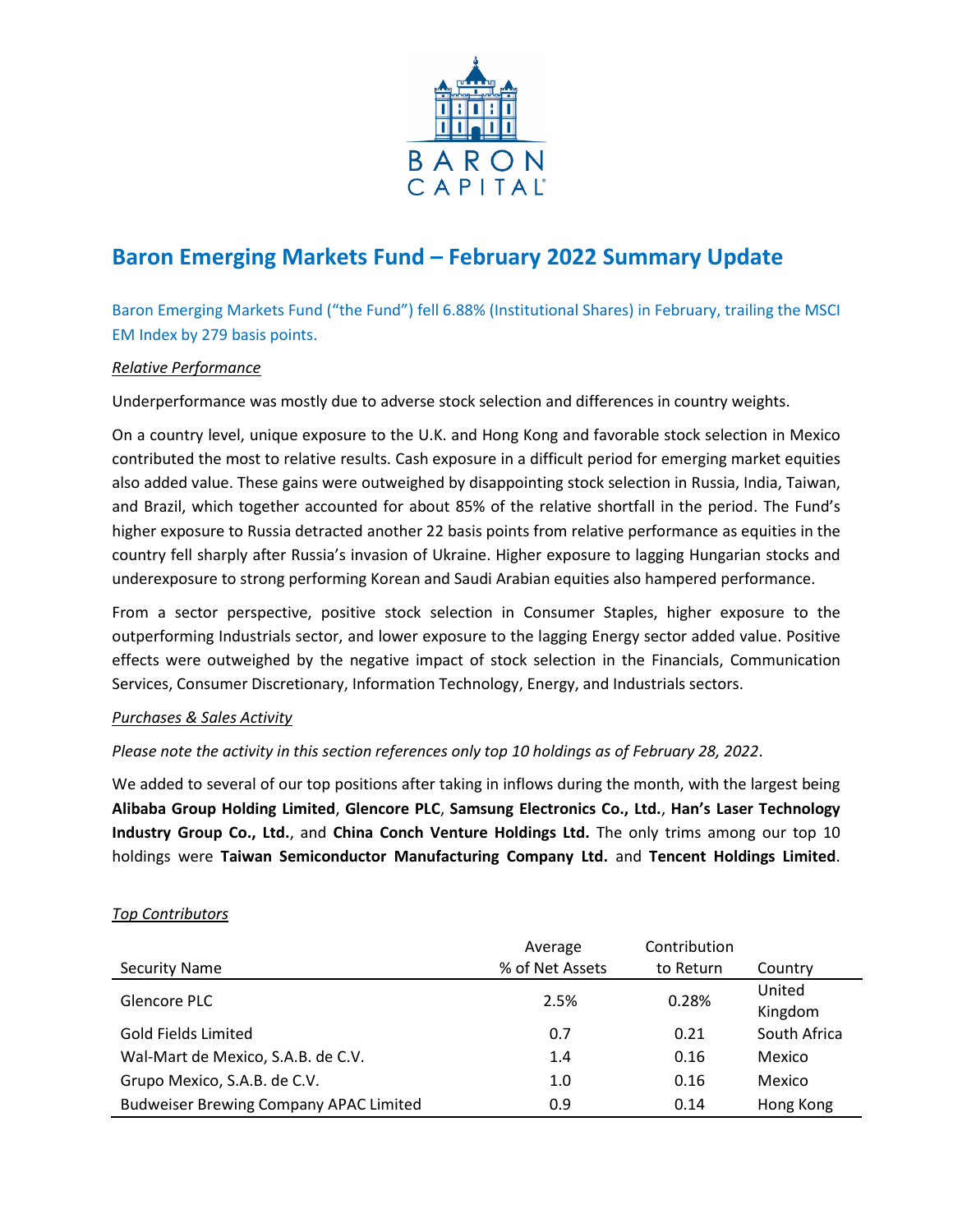#### *Top Detractors*

|                                                 | Average         | Contribution |         |
|-------------------------------------------------|-----------------|--------------|---------|
| <b>Security Name</b>                            | % of Net Assets | to Return    | Country |
| Novatek PJSC                                    | 1.1%            | $-0.95%$     | Russia  |
| Sberbank of Russia PJSC                         | 0.7             | $-0.71$      | Russia  |
| Taiwan Semiconductor Manufacturing Company Ltd. | 5.2             | $-0.66$      | Taiwan  |
| <b>Tencent Holdings Limited</b>                 | 4.2             | $-0.58$      | China   |
| OTP Bank Plc.                                   | 1.3             | $-0.46$      | Hungary |

## *Top 10 Holdings as of February 28, 2022*

|                                                     | % of Net |
|-----------------------------------------------------|----------|
| <b>Security Name</b>                                | Assets   |
| Taiwan Semiconductor Manufacturing Company Ltd.     | 4.6%     |
| <b>Tencent Holdings Limited</b>                     | 3.8      |
| Samsung Electronics Co., Ltd.                       | 3.3      |
| Glencore PLC                                        | 2.8      |
| Bajaj Finance Limited                               | 2.3      |
| Alibaba Group Holding Limited                       | 2.2      |
| China Conch Venture Holdings Ltd.                   | 2.1      |
| <b>Reliance Industries Limited</b>                  | 2.0      |
| Han's Laser Technology Industry Group Co., Ltd      | 1.8      |
| Korea Shipbuilding & Offshore Engineering Co., Ltd. | 1.7      |
| Total                                               | 26.6%    |

As of 12/31/2021, for the Institutional Share Class, Baron Emerging Markets Fund's 1- 3-, 5-, and 10-year and since inception annualized returns are (6.07)%, 12.99%, 10.58%, 8.46%, and 5.86%, respectively. The inception date for the Fund is 12/31/2010. Annual expense ratio for the Institutional Share Class as of December 31, 2020, was 1.09%.

As of 12/31/2021, for the MSCI EM Index's 1- 3-, 5-, and 10-year and since fund inception annualized returns are (2.54)%, 10.94%, 9.87%, 5.49%, and 3.05%, respectively.

As of 2/28/2022, for the Institutional Share Class, Baron Emerging Markets Fund's 1-, 3-, 5-, and 10-year and since inception annualized returns are (18.08)%, 5.82%, 6.61%, 5.84%, and 4.78%, respectively.

*Investors should consider the investment objectives, risks, and charges and expenses of the investment carefully before investing. The prospectus and summary prospectuses contain this and other information about the Funds. You may obtain them from the Funds' distributor, Baron Capital, Inc., by calling 1-800- 99BARON or visiting www.BaronFunds.com. Please read them carefully before investing.*